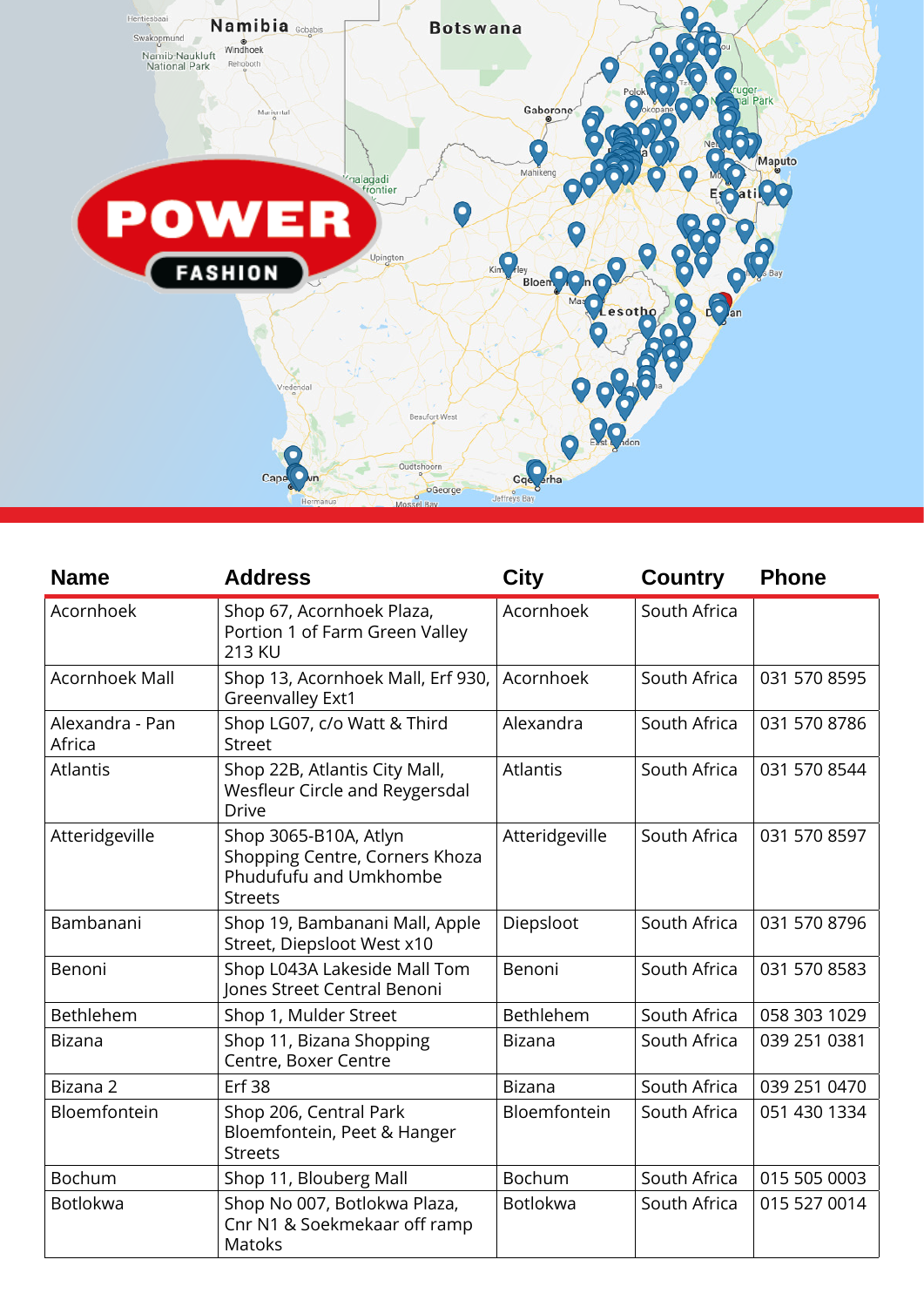

| <b>Name</b>          | <b>Address</b>                                                                                          | <b>City</b>  | <b>Country</b> | <b>Phone</b>       |
|----------------------|---------------------------------------------------------------------------------------------------------|--------------|----------------|--------------------|
| Botshabelo           | Shop 31 & 32, Botshabelo Mall,<br>Jazzman Street                                                        | Botshabelo   | South Africa   | 051 534 0108       |
| Burgersfort          | Shop 24, Twin City Burgersfort<br><b>Shopping Centre</b>                                                | Burgersfort  | South Africa   | 013 231 8694       |
| <b>Burgersfort 2</b> | Shop L55, Tubatse Crossing Mall,<br>Dirkwinterbach Street                                               | Burgersfort  | South Africa   | 013 231 7661       |
| Butterworth          | Shop 13, Bungalow Mall                                                                                  | Butterworth  | South Africa   | 047 491 4747       |
| Carltonville         | Shop 10A, Gateway Mall, 2<br>Osmium Road                                                                | Carltonville | South Africa   |                    |
| Cleary Park          | Shop G30, G31, G32 Cleary<br>Park shopping Centre, Corner<br><b>Stanford and Norman Middleton</b><br>Rd | Bethelsdorp  | South Africa   | 031 570 8584       |
| Cofimvaba            | Supersave Centre, Main road                                                                             | Cofimvaba    | South Africa   | 047 874 0610       |
| Daveyton Mall        | Shop No.56, Daveyton Centre,<br><b>Elselen Street</b>                                                   | Benoni       | South Africa   |                    |
| Daveyton Mayfield    | Shop 42 and 42A, Mayfield<br>Square, 268 Lurie Road, Mayfield<br><b>EXT 30</b>                          | Daveyton     | South Africa   | 031 570 8587       |
| Diepsloot            | Shop 02, Diepsloot Mall,<br>Diepsloot West Ext 7, Cnr William<br>Nicol & Plum Street                    | Diepsloot    | South Africa   | 011 464 2204       |
| Dobsonville          | Shop 38 & 40, Dobsonville Mall,<br>Elias Motsoaledi Road                                                | Soweto       | South Africa   | 011 989 0094       |
| Dundee               | Shop 4, Old Acre Plaza, c/o<br>Wilson and Victoria Street                                               | Dundee       | South Africa   | 034 212 1413       |
| Dwarsloop            | Shop 53, Dwarsloop Mall, R40,<br>Dwarsloop                                                              | Dwarsloop    | South Africa   | 013 797 1072       |
| East London          | Shop 6, 14 Terminus Street,<br><b>Terminus Building</b>                                                 | East London  | South Africa   | 043 722 0960       |
| Elim                 | Shop no 43, Elim shopping<br>Centre                                                                     | Elim         | South Africa   | 031 570 8754       |
| Elukwatini           | Shop no 1, Erf Remainder of<br>Eerstehoek no 235-IT Main Road,<br>Elukwatini Square                     | Elukwatini   | South Africa   | 031 570 8770       |
| Emalahleni           | Shop 11, KG Mall, c/o Mathews<br>Phosa & Nelson Mandela Drive,<br>ERF 11250, Kwa-Guqa, Ext 15           | Emalahleni   | South Africa   | 013 698 0000       |
| Emalahleni CBD       | Shop 2, Witbank Medical Centre,<br>C/O Roger and Dietrich Street                                        | Emalahleni   | South Africa   | 031 570 8548       |
| Empangeni            | Power Spar Building, Maxwell<br><b>Street</b>                                                           | Empangeni    | South Africa   | 035 772 2685       |
| Engcobo              | Shop 1, Boxer Centre, Cnr Main &<br>Cala Rd                                                             | Engcobo      | South Africa   | 047 548 1778       |
| Enterprise           | 7 Enterprise Building, Ngwane<br>Street                                                                 | Manzini      | Eswatini       | 00268 2505<br>2036 |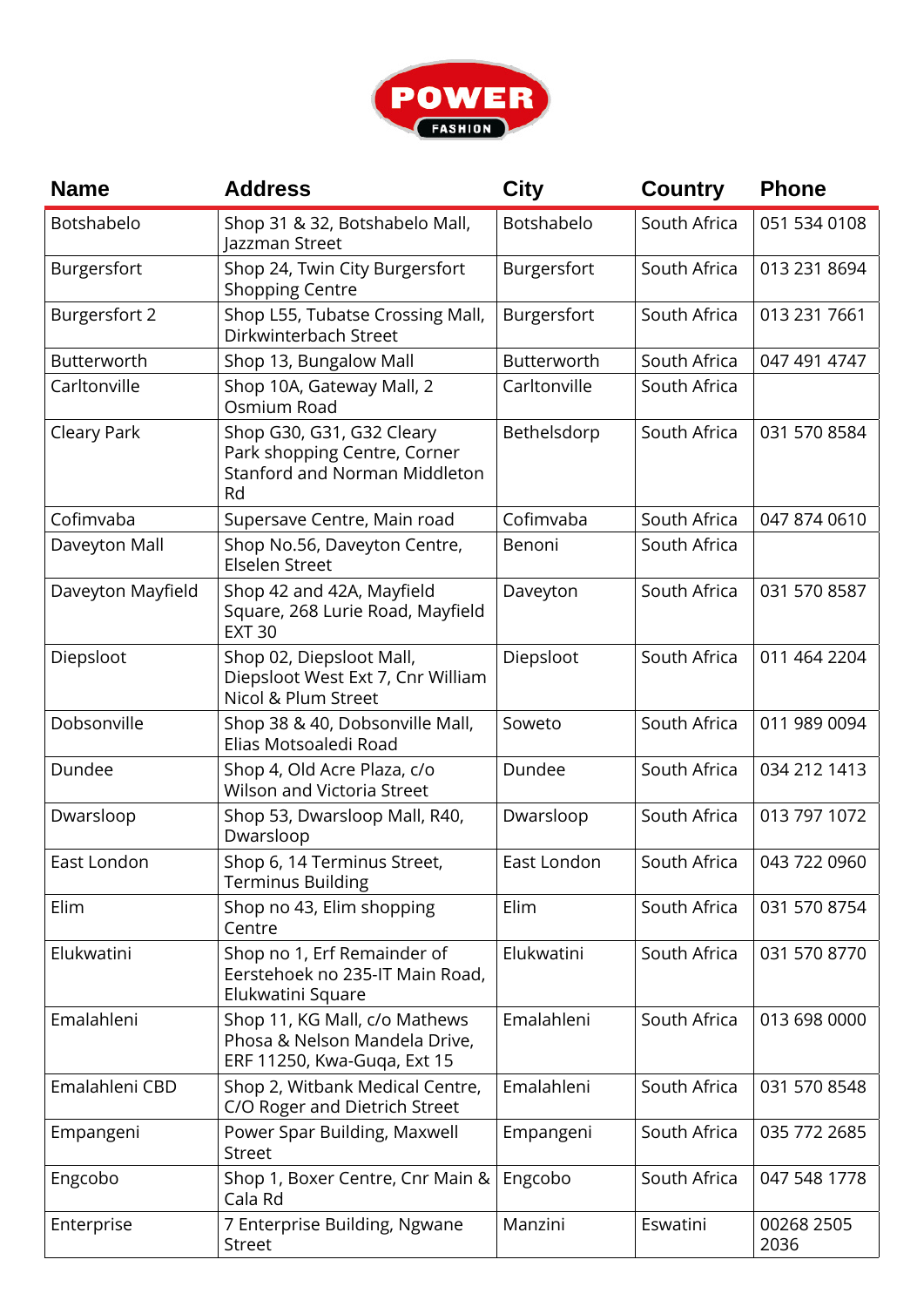

| <b>Name</b>            | <b>Address</b>                                                       | <b>City</b>  | <b>Country</b> | <b>Phone</b>       |
|------------------------|----------------------------------------------------------------------|--------------|----------------|--------------------|
| Ermelo                 | Shop 50, Ermelo Mall, 50A De<br>Jager Street                         | Ermelo       | South Africa   | 017 811 1300       |
| Estcourt               | 85 Harding Street                                                    | Estcourt     | South Africa   | 036 352 5940       |
| <b>Evaton Mall</b>     | Shop 24, Evaton Mall, c/o Easton<br>& Charleston Street              | Sebokeng     | South Africa   | 016 582 0017       |
| Flagstaff              | Shop 2, Nompunzi Properties                                          | Flagstaff    | South Africa   | 031 570 8727       |
| Germiston              | Shop 116, Golden Walk Shopping<br>Centre, 141 Victoria Street        | Germiston    | South Africa   | 031 570 8797       |
| Giyani                 | Shop 21, Giyani Shopping Mall                                        | Giyani       | South Africa   | 015 812 2222       |
| Giyani Plaza           | Shop 10, Masingita Plaza, R81,<br>Giyani                             | Giyani       | South Africa   | Limpopo            |
| Giyani Plaza 2         | Shop 12, Giyani Plaza, Danite<br><b>Theron Street</b>                | Giyani       | South Africa   | 031 570 8551       |
| Gqerberha              | Shop 6A, Pier 14 Shopping<br>Centre, 444 Govan Mbeki Street          | Gqerberha    | South Africa   | 041 484 1681       |
| Grahamstown            | Shop A5, Market Square,<br><b>Beaufort Street</b>                    | Grahamstown  | South Africa   | 046 622 3421       |
| Groblersdal            | Shop 32B, Groblersdal Mall,<br>Portion 1 of Farm, Loskop South<br>53 | Groblersdal  | South Africa   | 013 262 2099       |
| Gugulethu              | Shop 38A, Gugulethu Square,<br><b>Steve Biko Street</b>              | Cape Town    | South Africa   | 031 570 8545       |
| Half Price Swazi       | Shop Space on Lot 493,<br>Nkoseluhlaza St, Manzini Centre            | Manzini      | Eswatini       | 00268 2505<br>8743 |
| Hammanskraal 2         | Shop 52, Jubilee Mall, c/o Harry<br>Gwala and Jubilee Road           | Hammanskraal | South Africa   | 012 727 1693       |
| Hazyview               | Shop 303, Blue Haze Mall,<br>Erf1501                                 | Hazyview     | South Africa   | 013 737 6086       |
| Hazyview 2             | Shop 175, Lowveld Mall,<br>Hazyview, Ext 27                          | Hazyview     | South Africa   | 031 570 8777       |
| Idutywa                | Shop C3, Central Square                                              | Idutywa      | South Africa   | 047 489 2483       |
| Jabulani Mall          | Shop 6, Jabulani Mall                                                | Soweto       | South Africa   | 031 570 8793       |
| Jane Furse 1           | Shop no 8, Jane Furse Plaza                                          | Jane Furse   | South Africa   | 013 265 1800       |
| Jane Furse 2           | Shop 5, Jane Furse Plaza                                             | Jane Furse   | South Africa   | 013 265 1991       |
| Jozini                 | Shop 3 and 4, Didi Centre, Main<br>Road                              | Jozini       | South Africa   | 035 572 8057       |
| Kaalfontein            | Shop 6, Erf 1504, Kaalfontein Ext<br>3                               | Kaalfontein  | South Africa   | 031 570 8799       |
| Kamaqhekeza            | Shop 13, Kamaqhekeza Shopping<br>Centre, R571 Kamaqhekeza Road       | Kamaqhekeza  | South Africa   | 013 780 3821       |
| Kanyamazane            | Shop 3, Kanyamazane Centre,<br>Chris Hani Stree, Kanyamazane         | Kanyamazane  | South Africa   | 013 794 0060       |
| Katlehong Sam<br>Ntuli | Shop 30, Sam Ntuli Mall                                              | Katlehong    | South Africa   | 031 570 8579       |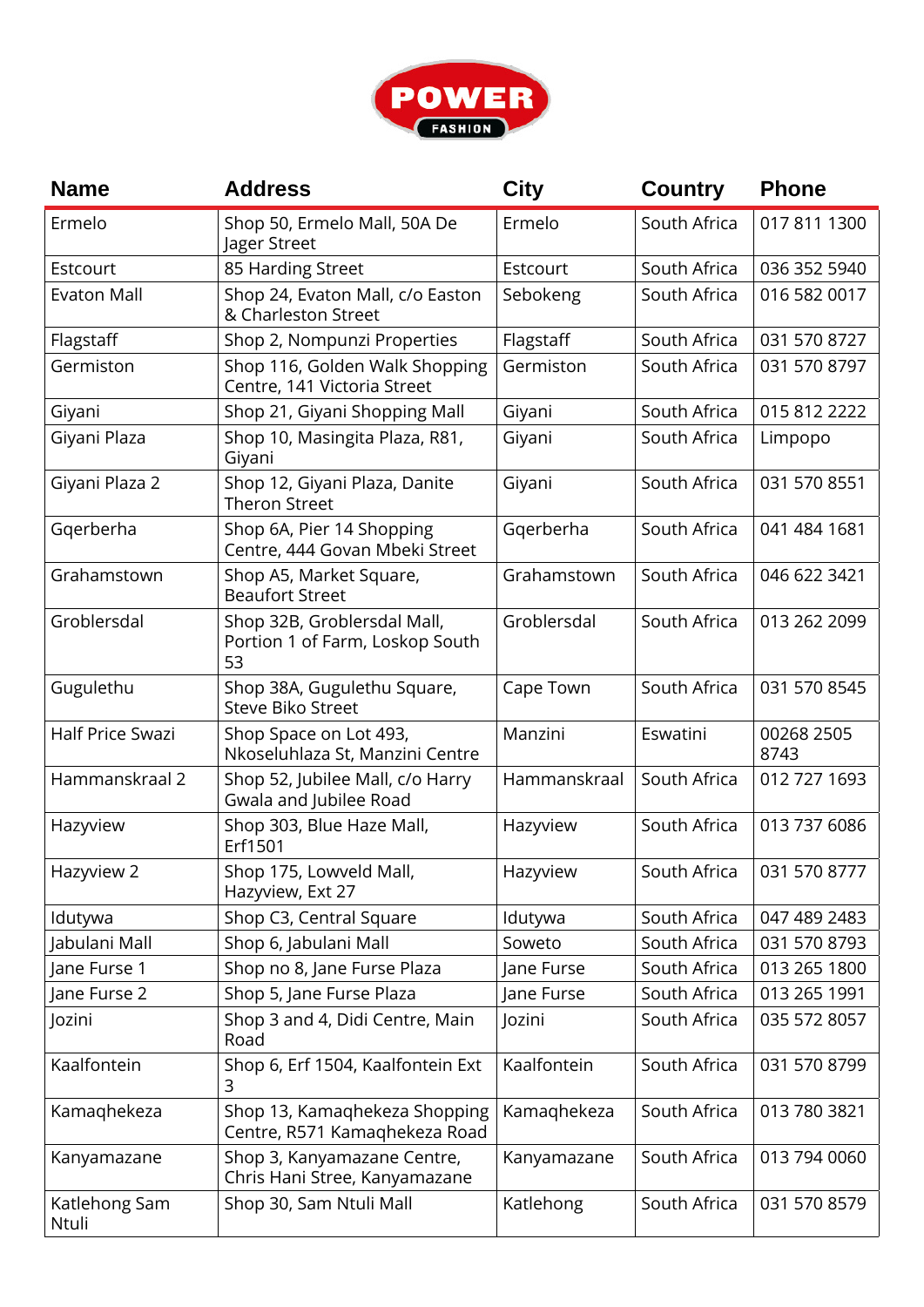

| <b>Name</b>              | <b>Address</b>                                                                     | <b>City</b>           | <b>Country</b> | <b>Phone</b>       |
|--------------------------|------------------------------------------------------------------------------------|-----------------------|----------------|--------------------|
| Katlehong Sontonga       | Shop 14, Sontonga Mall,<br>Sontonga Road                                           | Katlehong             | South Africa   | 031 570 8791       |
| Khayelitsha              | Shop 44B, KCT Mall, Mncedisi<br><b>Street</b>                                      | Cape Town             | South Africa   | 031 570 8580       |
| Kimberley                | Shop 2, 38 Jones Street                                                            | Kimberley             | South Africa   | 031 570 8592       |
| King Williams Town       | Shop 1, KWT Building, Cnr<br>Fleet, market & Mclean stree                          | King Williams<br>town | South Africa   | 031 492 7915       |
| Klerksdorp               | Shop 3, 5 EnochSontonga Street,<br>JC Investments Building, Erf 1707               | Klerksdorp            | South Africa   | 031 570 8594       |
| Kokstad                  | Shop 7, Shoprite Centre, 23 Hope<br><b>Street</b>                                  | Kokstad               | South Africa   | 039 727 1473       |
| Krugersdorp, Kagiso      | Shop 39, Kagiso Mall, C/O Kagiso<br>Road & Randfontein Road                        | Krugersdorp           | South Africa   | 031 570 8589       |
| Kuruman                  | Shop 1, Kuruman Mall, 53<br>Livingstone Street, Kuruman                            | Kuruman               | South Africa   | 031 570 8586       |
| Kwaggafontein            | Shop 91, Kwagga Plaza,<br>Kwaggafontein C, 196JR District,<br>Mkabola, Moloto Road | Kwaggafontein         | South Africa   | 031 570 8750       |
| Ladysmith                | Shop LG02, Murchison Mall, C/O<br>Murchison & Lyell Street                         | Ladysmith             | South Africa   | 031 570 8549       |
| Lebowakgomo              | Shop no 4, Stand 1BA,<br>Lebowkgomo                                                | Lebowakgomo           | South Africa   | 015 633 4110       |
| Lephalale                | Shop 10, Lephalale Crossing,<br>Lephalale                                          | Lephalale             | South Africa   | 087 087 2941       |
| Lethlabile               | Shop 31, Lethlabile Mall, Corner<br>Main and Osaletseng Street                     | Lethlabile            | South Africa   | 031 570 8573       |
| Lusikisiki               | Erf 39, Izongolweni Drive,<br>Newtown                                              | Lusikisiki            | South Africa   | 031 570 8722       |
| Maake Plaza              | Shop 24, Maake Plaza, Cnr<br>R36 & D4075, Main Tzaneen /<br>Lydenburg Road         | Maake                 | South Africa   | 031 570 8547       |
| Mabopane Central<br>City | Shop No2, Mabopane Centra City                                                     | Mabopane              | South Africa   | 031 492 7917       |
| Mafeteng                 | Plot 06472-138, Mafeteng Main<br>South Road, Mafeteng Reserve                      | Mafeteng              | Lesotho        | 00266 2270<br>0547 |
| Mafikeng                 | Shop 016, Mahikeng station,<br>Boulevard Centre, 48 Station<br>Road, Golf View     | Mafikeng              | South Africa   | 031 570 7925       |
| Mafikeng                 | Shop 17A, Mahikeng Station<br>Boulevard, 48 Station Road, Golf<br>View             | Mafikeng              | South Africa   | 031 570 8574       |
| Makhado                  | Erf 4309, 99 Burger Street,<br>Makhado                                             | Makhado               | South Africa   | 031 570 8760       |
| Malamulele               | Shop 11, Mangalani Shopping<br>centre, c/o Mooktsei & main road                    | Malamulele            | South Africa   | 031 570 8575       |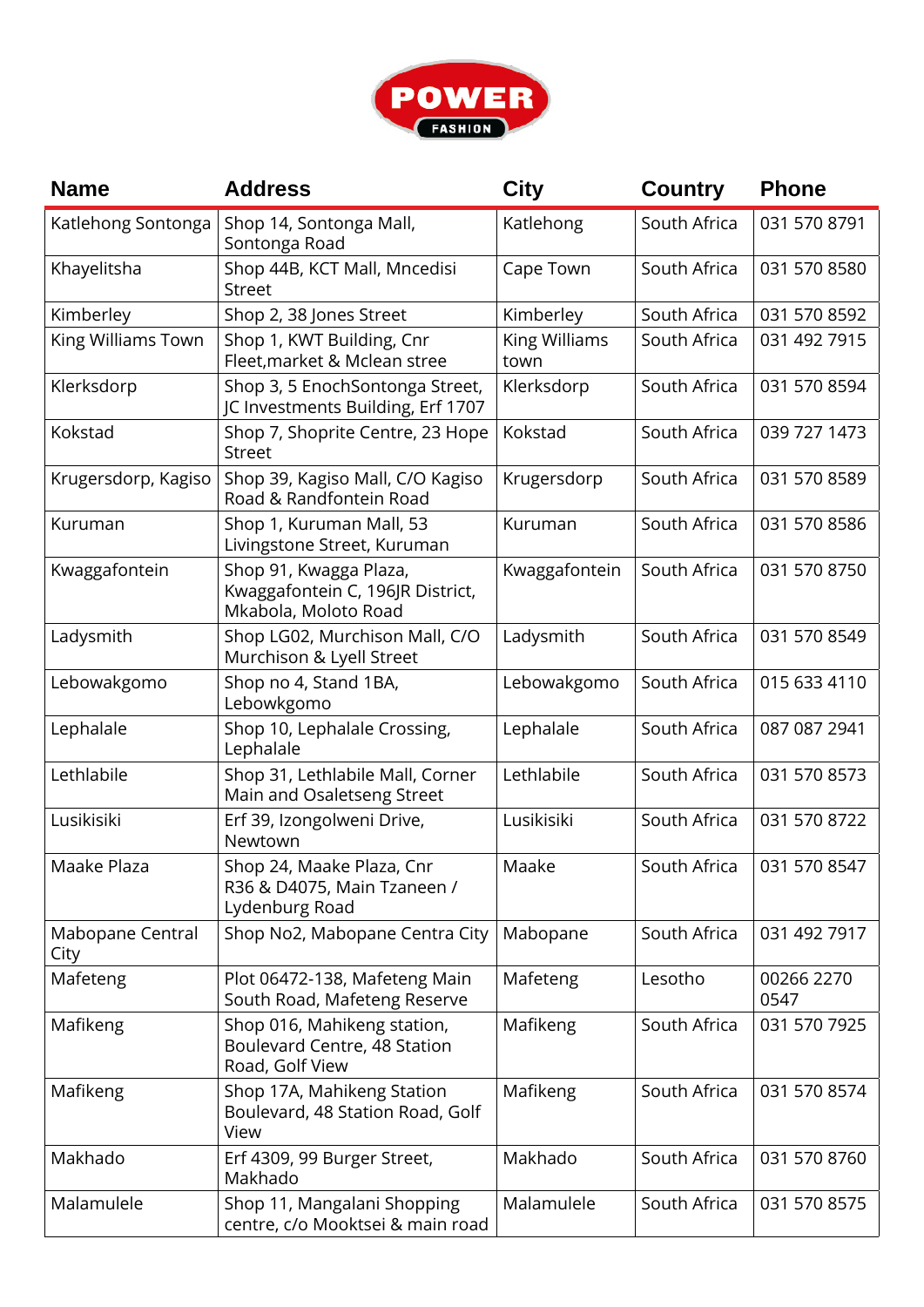

| <b>Name</b>                 | <b>Address</b>                                                                                              | <b>City</b> | <b>Country</b> | <b>Phone</b>       |
|-----------------------------|-------------------------------------------------------------------------------------------------------------|-------------|----------------|--------------------|
| Malelane                    | Shop 6 Inkwazi Shopping Centre,<br>Air Street                                                               | Malelane    | South Africa   | 013 790 0249       |
| Mamelodi                    | Shop 24, Mams Mall, Mahube<br>Valley Ext 33                                                                 | Mamelodi    | South Africa   | 031 570 8591       |
| Mandini                     | Shop 5 Renckens Superspar<br>Complex, Main Isithebe Rd                                                      | Mandini     | South Africa   | 032 454 3486       |
| Manguzi                     | Shop 9, Kwangwanse Shopping<br>Centre                                                                       | Manguzi     | South Africa   | 035 592 0106       |
| Maputsoe                    | Shop 3, Monsa Maputsoe<br>Shopping Centre, Main Road                                                        | Maputsoe    | Lesotho        | 00266 2243<br>1432 |
| Maseru                      | Plot 12284/305, Kingsway<br>Avenue, Central Maseru                                                          | Maseru      | Lesotho        | 00266 2232<br>2015 |
| Maseru 2 - Pitso            | Shop 1, Osman Building, Pitso<br>Road                                                                       | Maseru      | Lesotho        | 00266 2232<br>0901 |
| Matatiele                   | Shop 16, Rhino Centre, Station<br>Rd                                                                        | Matatiele   | South Africa   | 039 737 3825       |
| Mbabane                     | The Mall, Portion 638, Farm 2,<br><b>Shop 8&amp;9</b>                                                       | Mbabane     | Eswatini       | 00268 2404<br>0438 |
| Middelburg                  | Shop 2013C, Middelburg Plaza                                                                                | Middelburg  | South Africa   | 031 570 8569       |
| Mitchells Plain<br>Westgate | Shop 9A Westgate Mall, c/o<br>Morgenster and Vanguard Roads,<br>Mitchells Plain                             | Cape Town   | South Africa   | 031 492 7922       |
| Mkhuhlu                     | Shop 11, Mkhuhlu Plaza                                                                                      | Mkhuhlu     | South Africa   | 031 570 8567       |
| Modimoli                    | Shop 29, Modi Mall, C/O Thabo<br>Mbeki & Limpopo Street                                                     | Modimoli    | South Africa   | 031 570 8590       |
| Mokopane                    | Shop 2, 37 Nelson Mandela Road                                                                              | Mokopane    | South Africa   | 015 491 1158       |
| Moruleng                    | Shop 70, Moruleng Mall, Mian<br><b>Hospital Road</b>                                                        | Moruleng    | South Africa   | 031 570 8546       |
| <b>Mount Frere</b>          | Shop 4, Erf 228, Mount Frere                                                                                | Mount Frere | South Africa   | 039 255 1806       |
| Mquanduli                   | Power Fashion, 17 Main Street                                                                               | Mquanduli   | South Africa   | 047 573 1025       |
| Mthatha 1                   | Shop 1 & 3, Chatham Street, Erf<br>109                                                                      | Mthatha     | South Africa   | 031 570 8728       |
| Mthatha 2                   | Shop 2, Madiera Street                                                                                      | Mthatha     | South Africa   | 031 570 8728       |
| Mthatha 3                   | Shop 12, Mthatha Plaza, 35<br>Nelson Mandela Drive                                                          | Mthatha     | South Africa   | 031 570 8731       |
| Mthatha 4                   | ERF 40, Eagle Street                                                                                        | Mthatha     | South Africa   | 031 570 8729       |
| Mtuba 1                     | Shop 2, Mtuba Bus & Taxi City                                                                               | Mtubatuba   | South Africa   | 035 550 0542       |
| Mtuba 2                     | Shop 31, Mtuba Plaza                                                                                        | Mtubatuba   | South Africa   | 035 550 1250       |
| Musina                      | Shop 26, C/O Smelter Avenue &<br>Great North Road, Musina Mall                                              | Musina      | South Africa   | 015 534 2012       |
| Namakgale                   | Shop 15, Stand 3465 Zone B,<br>Namakgale Crossing Shopping<br>Centre, Cnr Calvin Ngobeni &<br>Asibasabe Str | Namakgale   | South Africa   | 015 769 1033       |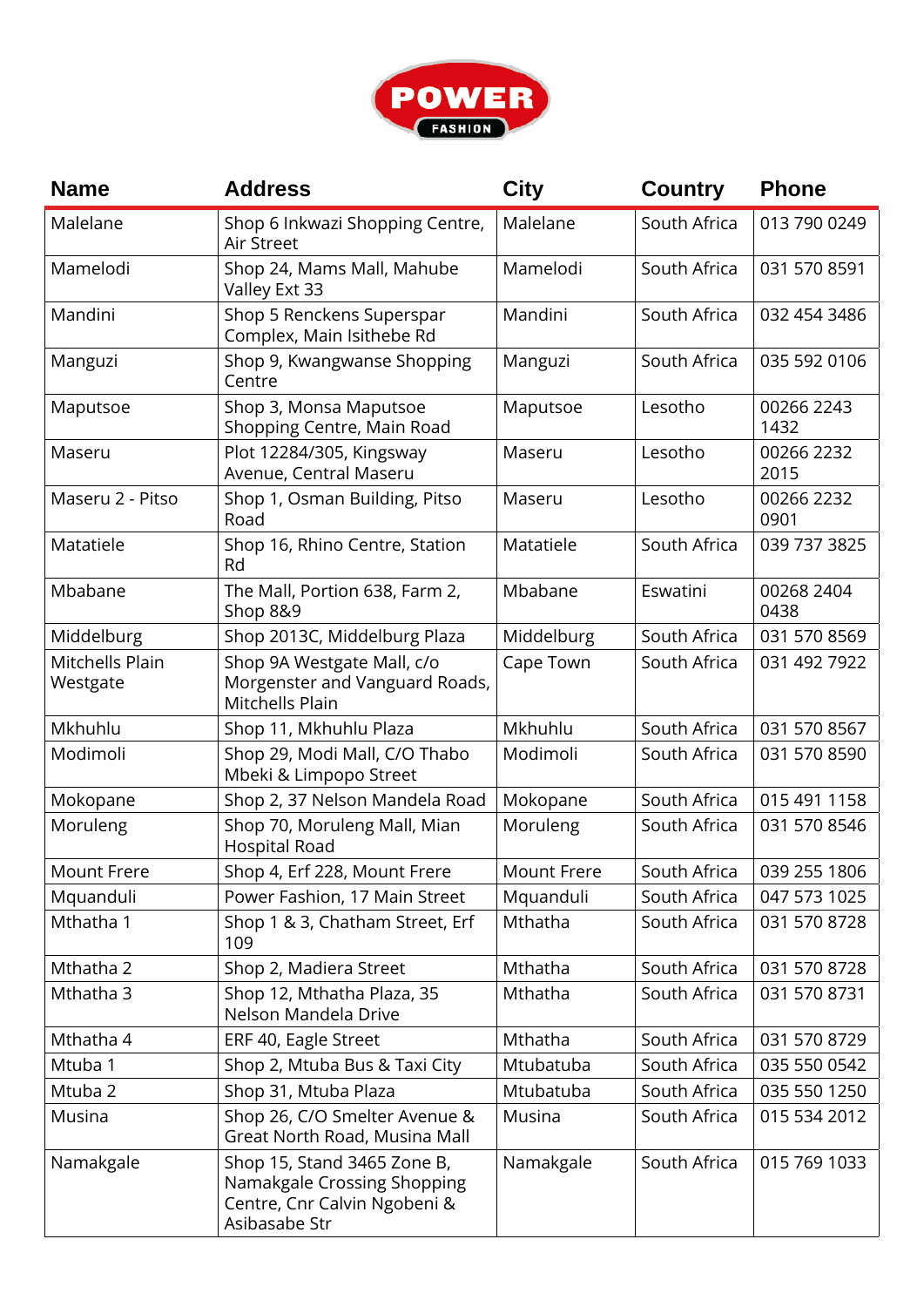

| <b>Name</b>       | <b>Address</b>                                                                                 | <b>City</b>    | <b>Country</b> | <b>Phone</b>       |
|-------------------|------------------------------------------------------------------------------------------------|----------------|----------------|--------------------|
| Nelspruit         | Shop 4, Nelspruit Plaza, c/o<br><b>Bester and Henshall Street</b>                              | Nelspruit      | South Africa   | 031 570 8767       |
| Newcastle         | 10 Allen Street                                                                                | Newcastle      | South Africa   | 031 570 8716       |
| Nhlangano         | Lot 267, 4th Street                                                                            | Nhlangano      | Eswatini       | 00268 2207<br>7883 |
| Nongoma           | Shop 6, Kanarachos Centre, Main<br>Rd                                                          | Nongoma        | South Africa   | 035 831 0195       |
| Northam           | Shop 2, Northam Plaza, c/o Brits<br>Road and R510                                              | Northam        | South Africa   | 031 492 7921       |
| Nqutu 1           | Shop 4, Mkhize Plaza, Cnr<br>Manzolwandle and Hlube road                                       | Nqutu          | South Africa   | 031 570 8707       |
| Nqutu 2           | Shop 20, Nguthu Plaza, Erf 4008                                                                | Nqutu          | South Africa   | 034 271 1685       |
| Nyanga Junction   | Shop 48 & 49, First Floor, Nyanga<br>Junction Shopping Centre,<br>Duinefontein Road, Manenburg | Cape Town      | South Africa   | 031 570 8588       |
| Olievenhoutbos    | Shop 46, Olievenhoutbos Plaza,<br>CNR Olifantsfontein road and<br><b>R55</b>                   | Tshwane        | South Africa   | 031 570 8578       |
| Orange Farm       | Shop U25, Orange Farm<br>Mall, Eyethu 2150, Link Road,<br>ERF15673, Orange Farm Ext 4          | Orange Farm    | South Africa   | 011 850 0106       |
| Phalaborwa        | Shop 2, Graced Trust Building,<br>CNR Shoprite & OK Centre                                     | Phalaborwa     | South Africa   | 015 781 2560       |
| Philippi Junxion  | Shop 16, The Junxion Mall, Erf<br>20977, Philippi, c/o Eisleben &<br>Govan Mbeki Roads         | Cape Town      | South Africa   | 031 570 8581       |
| Phola Park        | Shop 29, Phola Park Mall, Moloto<br>Road                                                       | Kwamhlanga     | South Africa   | 031 570 8778       |
| Phumlani          | Shop 38, Phumlani Mall, 1<br>Olifantsfontein Rd, Clayville                                     | Midrand        | South Africa   | 011 316 0202       |
| Phuthaditjhaba    | Shop 404, Setsing Plaza, Mopoi<br>Street, Witsieshoek                                          | Phuthaditjhaba | South Africa   | 058 713 1253       |
| Pinetown          | Shop 120 Pinecrest Centre, 17<br>Kings Road                                                    | Pinetown       | South Africa   | 031 570 8582       |
| Polokwane         | Shop 112 Taxi Center                                                                           | Polokwane      | South Africa   | 015 297 6994       |
| Polokwane Seshego | Shop 031A, Seshego Circle,<br>Corner Ditlou Street &<br>Polokwane Drive, Seshego               | Polokwane      | South Africa   | 031 570 8577       |
| Potchefstroom     | Shop 59AA, Riverwalk Shopping<br>Centre, c/o Mooiriver & Lombard<br><b>Streets</b>             | Potchefstroom  | South Africa   | 018 294 3095       |
| Pretoria Sisulu   | Shop N007, Prinschurch Building,<br>216 Sisulu Street                                          | Pretoria       | South Africa   | 031 570 8560       |
| Queenstown        | Erf 409, 11 Calderwood Street                                                                  | Queenstown     | South Africa   | 045 838 9752       |
| Qumbu             | Shop 9, Qumbu Shopping Center                                                                  | Qumbu          | South Africa   | 047 553 0095       |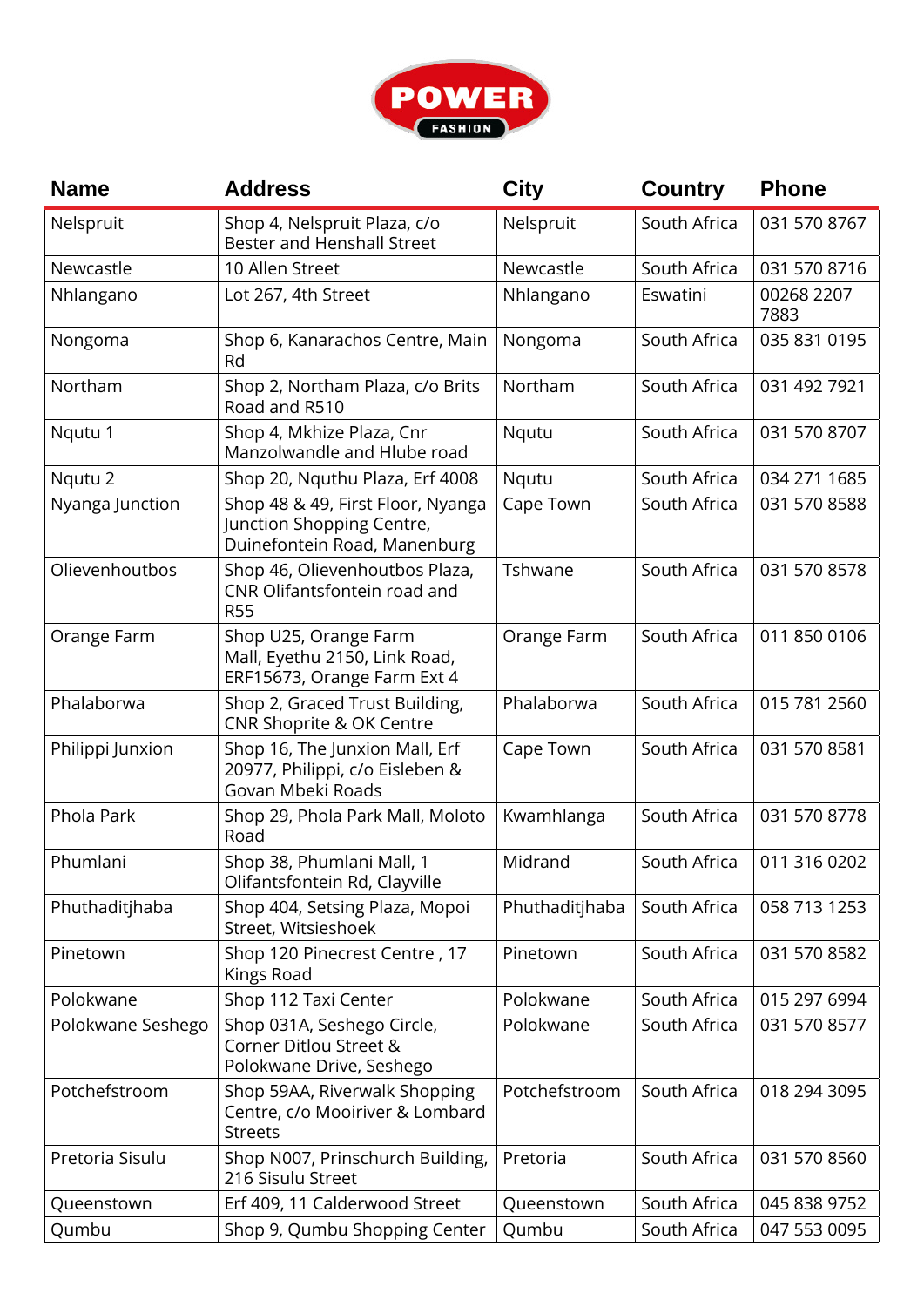

| <b>Name</b>              | <b>Address</b>                                                                                           | <b>City</b>         | <b>Country</b> | <b>Phone</b>       |
|--------------------------|----------------------------------------------------------------------------------------------------------|---------------------|----------------|--------------------|
| Randburg                 | Shop 522B, Randburg Square,<br>Hill Street, Ferndale                                                     | Randburg            | South Africa   | 031 570 8543       |
| Richards Bay             | Shop 25, Checkers Centre                                                                                 | <b>Richards Bay</b> | South Africa   | 035 789 6193       |
| Rustenburg               | Shop 20, Boitekong Mall, c/o<br>Tholo Stree & P16-2                                                      | Rustenburg          | South Africa   | 031 570 8599       |
| Schoemansdal             | Shop 17 & 18, Matsamo Plaza                                                                              | Schoemansdal        | South Africa   | 013 781 0013       |
| Sebokeng Thabong         | Shop 2968-H02, Thabong<br>Shopping Centre, Erf 106, Unit10,<br>Extension 1, Moshoeshoe Street            | Sebokeng            | South Africa   | 031 570 8596       |
| Secunda                  | Shop 7, Mall @ Emba,<br>Embalenhle                                                                       | Secunda             | South Africa   | 031 570 8576       |
| Shop 7, Rank             | Shop 7, Enterprise Building,<br>Ngwane St                                                                | Manzini             | Eswatini       | 00268 2505<br>8947 |
| Soshanguve<br>Crossing   | Shop 42, c/o Ruth First Road<br>& Aubrey Matlala Street,<br>Soshanguve Crossing                          | Soshanguve          | South Africa   | 012 793 0077       |
| Soshanguve Plaza         | Shop 103A, Soshanguve Plaza,<br>Soshanguve AA Township                                                   | Soshanguve          | South Africa   | 012 790 0033       |
| Soweto Diepkloof         | Shop 27 Dieplkoof Square, c/o<br>Immink drive & Patrick Road,<br>Diepkloof                               | Soweto              | South Africa   | 031 570 8589       |
| Soweto Protea<br>Gardens | Shop 47, Protea Gardens<br>Shopping Centre, c/o Chris Hani<br>Road and Alekhine Street                   | Soweto              | South Africa   | 031 492 7923       |
| Steilloop                | Shop 23, Steilloop Shpooing<br>Centre, Portion 2 & 8 of the farm<br>Steilloop 406LR, N11 Road            | Steilloop           | South Africa   | 087 086 7291       |
| Sterkspruit              | Shop 3, Parkies Plaza                                                                                    | Sterkspruit         | South Africa   | 051 611 0994       |
| <b>Tembisa Mall</b>      | Shop LG48, Mall of Tembisa, c/o<br>Olifantsfontein Road and R562                                         | Tembisa             | South Africa   | 031 492 7920       |
| Theku                    | Shop 24, Theku Plaza, Portion<br>121 of farm Blauwbosch<br>Laagte, A No. 8892, Newcastle<br>Municipality | Theku               | South Africa   | 031 570 8719       |
| Thembisa                 | Shop 5, c/o Andrew Mapheto &<br>Umzimvubu, Tembisa Plaza                                                 | Thembisa            | South Africa   | 031 570 8787       |
| Thohoyandou 1            | Shop 5&6 Capricorn Plaza                                                                                 | Thohoyandou         | South Africa   | 031 570 8746       |
| Thohoyandou 2            | Shop 2, Stand no 26 portion 1,<br>Venda                                                                  | Thohoyandou         | South Africa   | 015 962 5005       |
| Thulamahashe             | Shop 8, Thulamahashe Shopping<br>Centre, Main Street                                                     | Thulamahashe        | South Africa   | 013 773 0008       |
| <b>Thulamahshe Mall</b>  | Shop 5 & 6, Thulamashe Mall,<br>Kumani Road, Thulamahashe B                                              | Thulamahshe         | South Africa   | 013 774 0051       |
| Tonga                    | Shop 7, Tonga Mall, Phase 2                                                                              | Tonga               | South Africa   | 013 780 0080       |